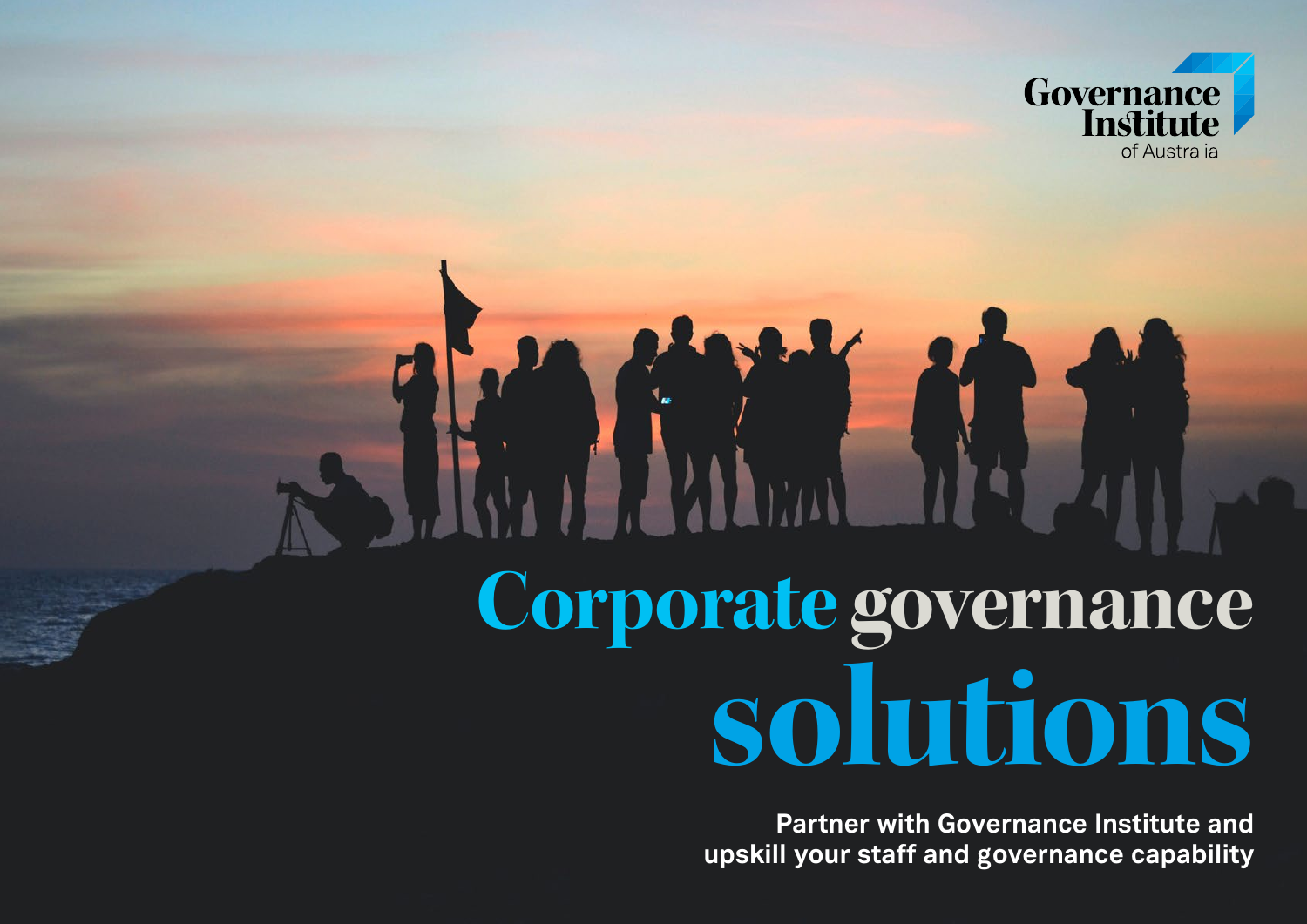## **What's in it for you?**

Create a **shared understanding of governance and risk principles** within your team to enhance capabilities, minimise risks, align decision-making and improve your organisation's culture and performance.

Align with our trusted organisation to meet the governance, risk management and compliance professional development needs of your organisation.



With a membership of over 8,000 company secretaries, governance leaders and risk managers from some of Australia's largest organisations, Governance Institute of Australia is the only fully independent professional association with a sole focus on governance excellence.

For 110 years, our education, research, advocacy, and support networks have provided cutting edge governance and risk management advice to Australian business leaders from all walks of life. We celebrate Australia's successes, and challenge it to be even better.

Governance Institute operates as a fully independent not-for-profit, and a charity.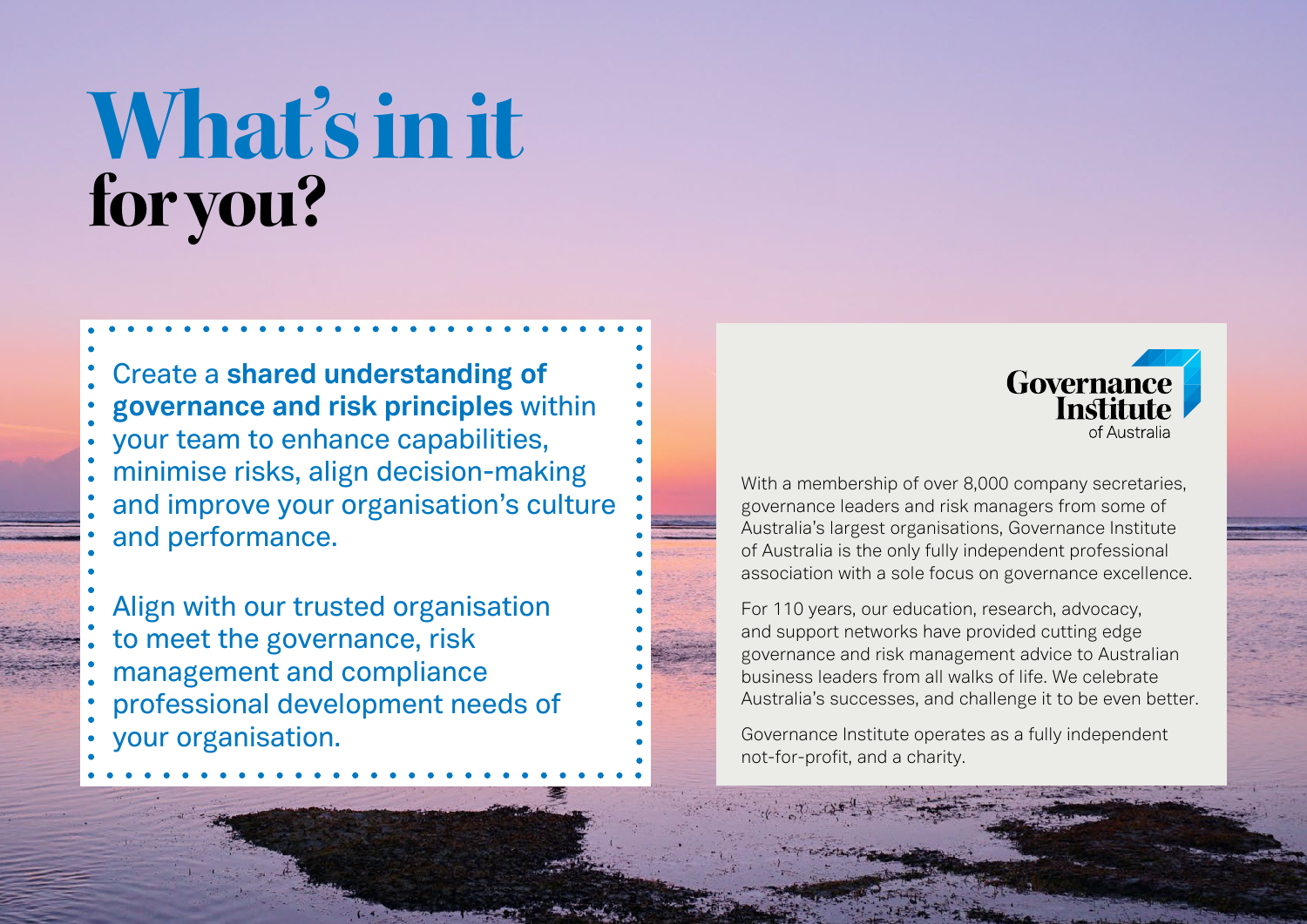#### **Corporate partnership packages**

#### **Champion good governance in your organisation**

**Access group membership, practical resources and training. We can tailor and price your package to include a mix of team and individual benefits**

| <b>Bronze</b>                                                                          | <b>Silver</b>                                                                                                                                                                                                  | <b>Gold</b>                                                                                                                        |
|----------------------------------------------------------------------------------------|----------------------------------------------------------------------------------------------------------------------------------------------------------------------------------------------------------------|------------------------------------------------------------------------------------------------------------------------------------|
| 2 to 4 memberships                                                                     | 5 to 10 memberships                                                                                                                                                                                            | 10 to 15 memberships                                                                                                               |
| Cost is determined by number of memberships and<br>is pro-rated based on calendar year | Includes membership based on current number of<br>memberships plus up to 10 new applications                                                                                                                   | Includes membership based on current number of<br>memberships plus up to 15 new applications                                       |
| Option to add following 12 months at current<br>member price                           | Includes 5 subscriber packages                                                                                                                                                                                 | Includes 10 subscriber packages                                                                                                    |
| Be designated as a Bronze Partner                                                      | \$5,000 per year. First-year cost is pro-rated based<br>on calendar year, with commitment to invest in the<br>following 12 months. Internal mentors assigned by<br>employer. Access to 5 online short courses. | \$10,000 per year. First-year cost is pro-rated<br>based on calendar year, with commitment to invest<br>in the following 12 months |
|                                                                                        | Be designated as a Silver Partner                                                                                                                                                                              | 2 National Conference tickets                                                                                                      |
|                                                                                        |                                                                                                                                                                                                                | 1 Governance and Risk Management Forum day<br>ticket per state                                                                     |
|                                                                                        |                                                                                                                                                                                                                | All staff access member pricing                                                                                                    |
|                                                                                        |                                                                                                                                                                                                                | Be designated as a Gold Partner                                                                                                    |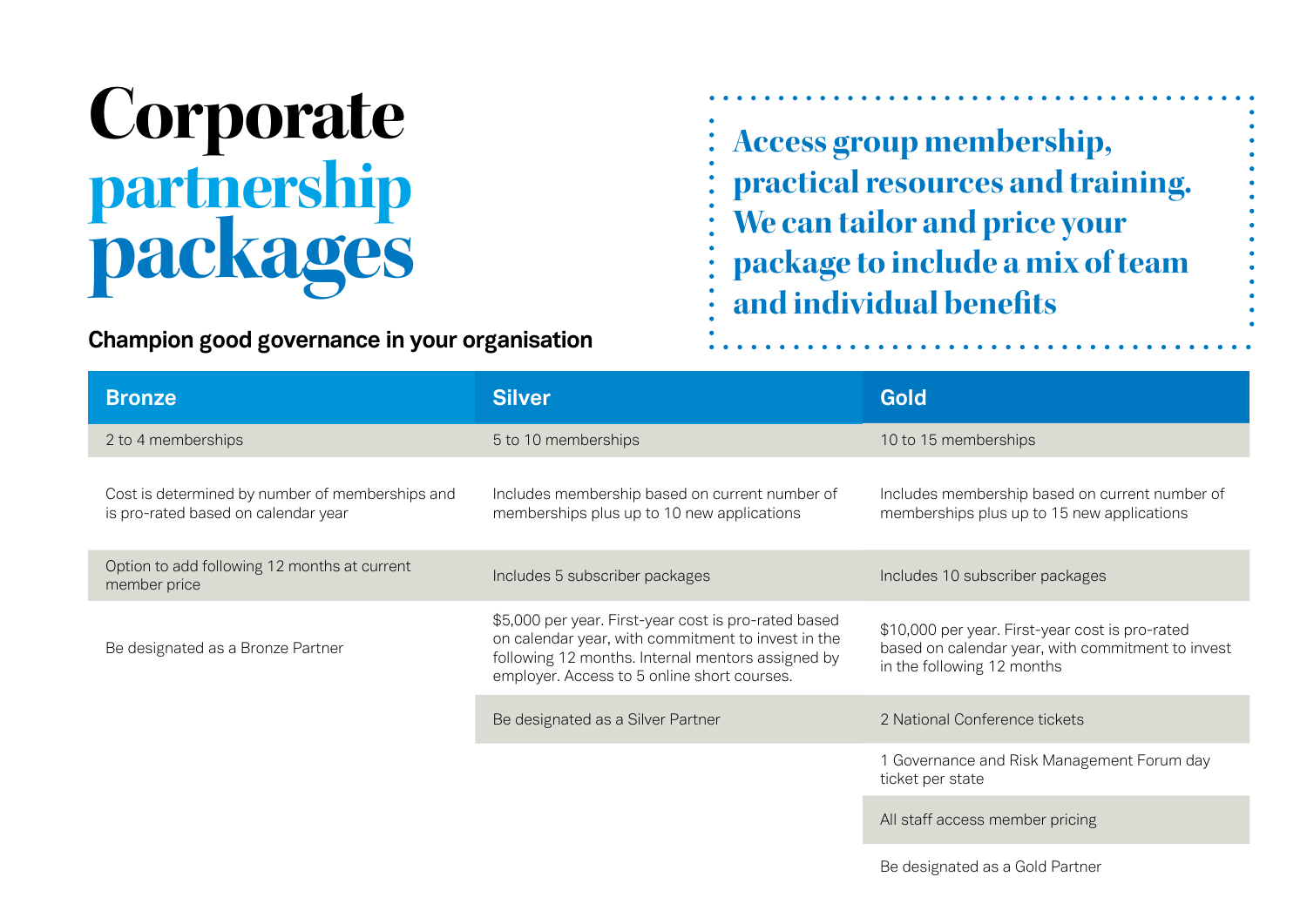### **Corporate training packages**

We'll design a corporate training package to suit your business needs, train your team in governance best practice and give you practical value.

#### **Examples of tailored packages**

*This is for illustrative purposes only. We'll design your package to suit your organisation's*  needs.

| <b>Organisation A</b>                                     | <b>Organisation B</b>                                                | <b>Organisation C</b>                                                                                    |
|-----------------------------------------------------------|----------------------------------------------------------------------|----------------------------------------------------------------------------------------------------------|
| An in-house training session<br>for up to 20 team members | A Certificate of your choice for<br>three team members               | <b>Effective Directors Course</b><br>for up to 10 team members -<br>delivered in-house*, or              |
| Annual subscriber package for<br>10 of your team members  | Annual Affiliate membership<br>for three team members                | Six in-house training sessions<br>for up to 20 of your team<br>members*                                  |
|                                                           | An in-house training session<br>for up to 20 of your team<br>members |                                                                                                          |
| Total value \$6,700                                       | <b>Total value \$17,135</b>                                          | <b>Total value \$34,200</b>                                                                              |
| Corporate package price:<br>\$5,700 including GST         | Corporate package price:<br>\$15,000 including GST                   | Corporate package price:<br>\$30,000 including GST<br>*can lead to a certificated<br>level qualification |
|                                                           |                                                                      |                                                                                                          |

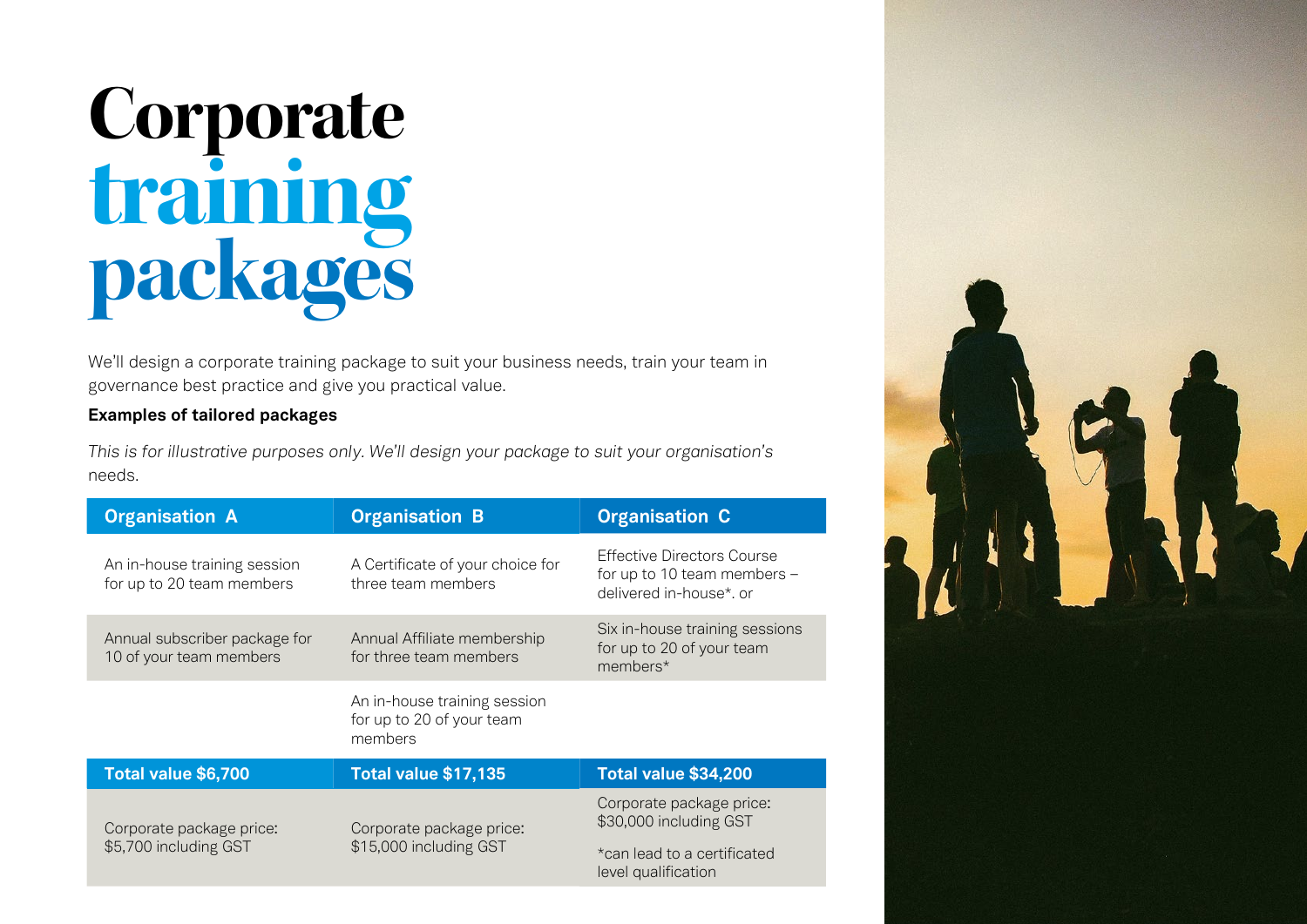## **The benefits for your organisation The Bendigo and Adelaide**<br> **The Bendigo and Adelaide**<br> **The Bendigo and Adelaide**<br> **The Bendigo and Adelaide**<br> **The Bendigo and Adelaide**<br> **The Bendigo and Adelaide**<br> **The Bendigo and Adelaide**<br> **The Bendig**



**Recognised** — demonstrate your commitment to good governance, learn from leading industry practitioners and academics, and be associated with the only independent association with a sole focus on governance excellence



**Tailored** — we match our highly acclaimed training with your organisation's needs to give you bespoke training, and ultimately the most practical and valuable insights for you



**Cost-effective** — access bulk discounts and tailored solutions for your governance and risk management needs now and in the future

**Flexible** — you decide how much support you want and you can choose between face-

solutions

**Connected community** — access our network of leading governance and risk professionals

to-face and online training



#### **Whole-of-organisation governance** — we offer

relevant training for all roles in your organisation — from the C-suite and board to emerging professionals in management and assistant roles





**Jo Horton**  Senior Manager — Community (Director Development & Governance), Bendigo and Adelaide Bank